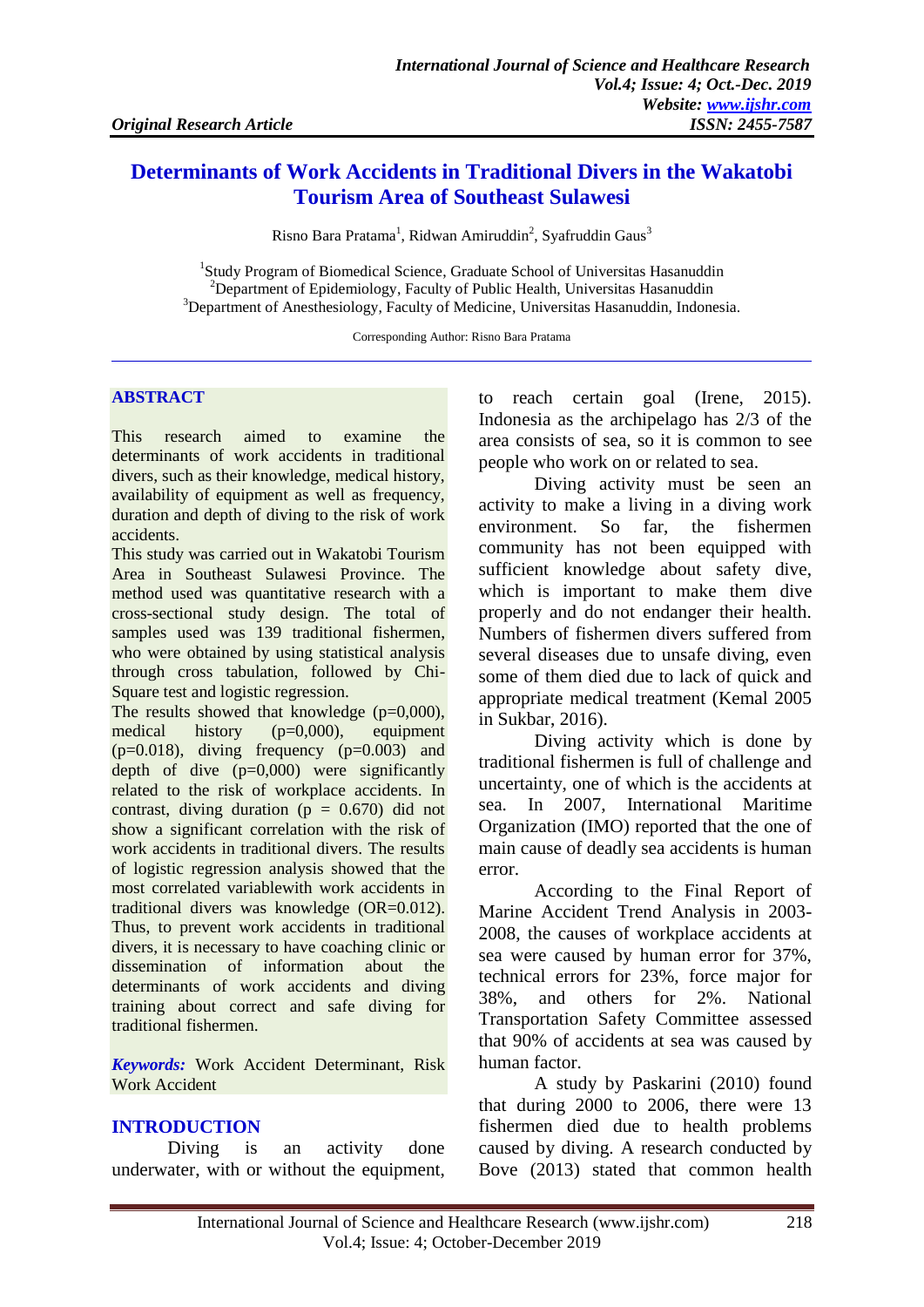problems experienced by fishermendivers in addition to generalhealth problems in on land, added by hyperbaric problem which is a high-pressure environment in more than one atmosphere. One of the accidents caused by diving is barotrauma, that is caused by air pressure in the body due to quick changes in diving depth.

Wakatobi islands are located in the Southeast of Sulawesi, Indonesia. The islands are in the middle of the coral triangle, which is said to be the largest marine plant species in the world which has huge diversity of coral, fish, and mollusks (Equator Initiative, 2017).

There are more than 100,000 residents live in the tourism area of Wakatobi National Park, and most of them are fishermen. Some fishermen catch fish by using traditional as well as modern methods. Resource competition among fishermen leads some of them to destructive and excessive fishing practices. Some of the fishermen still use the diving method to take their catch. Unfortunately, it is known that diving without using good equipment will cause health risks.

The preliminary study showed that the number of traditional fishermen inWakatobi tourism area was unknown, because the number can change anytime either increasing or decreasing. Besides fishing, some fishermen also had some other jobs such as trading and gardening. However, it was estimated that there were  $\pm$ 213 traditional fishermen who were still actively fishing traditionally or bydiving. Some fishermen suffered from health problems including hearing disorder and respiratory problems. According to the result of the interview, the symptoms appear when they have been diving for years. According to the worker from one of *Puskesmas*(translated as Community Health Center) inWakatobi National Park, only a few fishermen who came and complained about their health problems, so that there was no exact data of health problems caused by diving. However, it was further explained that there were cases of fishermen

who died due to decompression and respiratory failure caused by unsafe diving, but the people did not know exactly of the illness had by the fishermen.

Based on the explanation, in-depth analysis was needed regarding the determinants of work accidents in traditional divers, especially divers in Wakatobitourism area in Southeast Sulawesi Province.

# **RESEARCH METHOD**

This research was quantitative research by using cross sectional study*,* which is a research method that emphasizes on measurement time or one-time variable observation assessed simultaneously (Nursalam, 2016). This research was taken place in Wakatobitourism area in Southeast Sulawesi, involving 139 people.

## **RESULTS**

## **Correlation between knowledge and risk of work accidents in traditional fishermen**

According to table 1, all 27 respondents (100%) who were in category of at risks, 40,7% of them had sufficient knowledge and 59,3% of them was lack of knowledge. On the other hand, from 112 respondents (100%) who were not at risk of having work accident, 92,9% of them was having sufficient knowledge while 7,1% of them did not have sufficient knowledge. The result of statistical analysis had p value for 0,000 which means that knowledge was the determinant that influence work accidents in traditional divers in Wakatobi tourism area.

**Table 1: Correlation between knowledge and risk of work accidents in traditional divers**

| <b>Risk of Work</b> | Knowledge |                           |    |               | <b>Total</b> |               |       |
|---------------------|-----------|---------------------------|----|---------------|--------------|---------------|-------|
| <b>Accidents</b>    |           | <b>Sufficient</b><br>Lack |    |               |              |               |       |
|                     |           | $\frac{0}{0}$             | N  | $\frac{0}{0}$ | n            | $\frac{0}{0}$ |       |
| At risk             |           | 40.7                      | 16 | 59.3          | 27           | 100           | 0.000 |
| No risk             | 104       | 92.9                      | 8  |               | 112          | 100           |       |
| Total               | 115       | 82.7                      | 24 | 17.3          | 139          | 100           |       |
|                     |           | Course Drimery Data 2010  |    |               |              |               |       |

Source: Primary Data 2019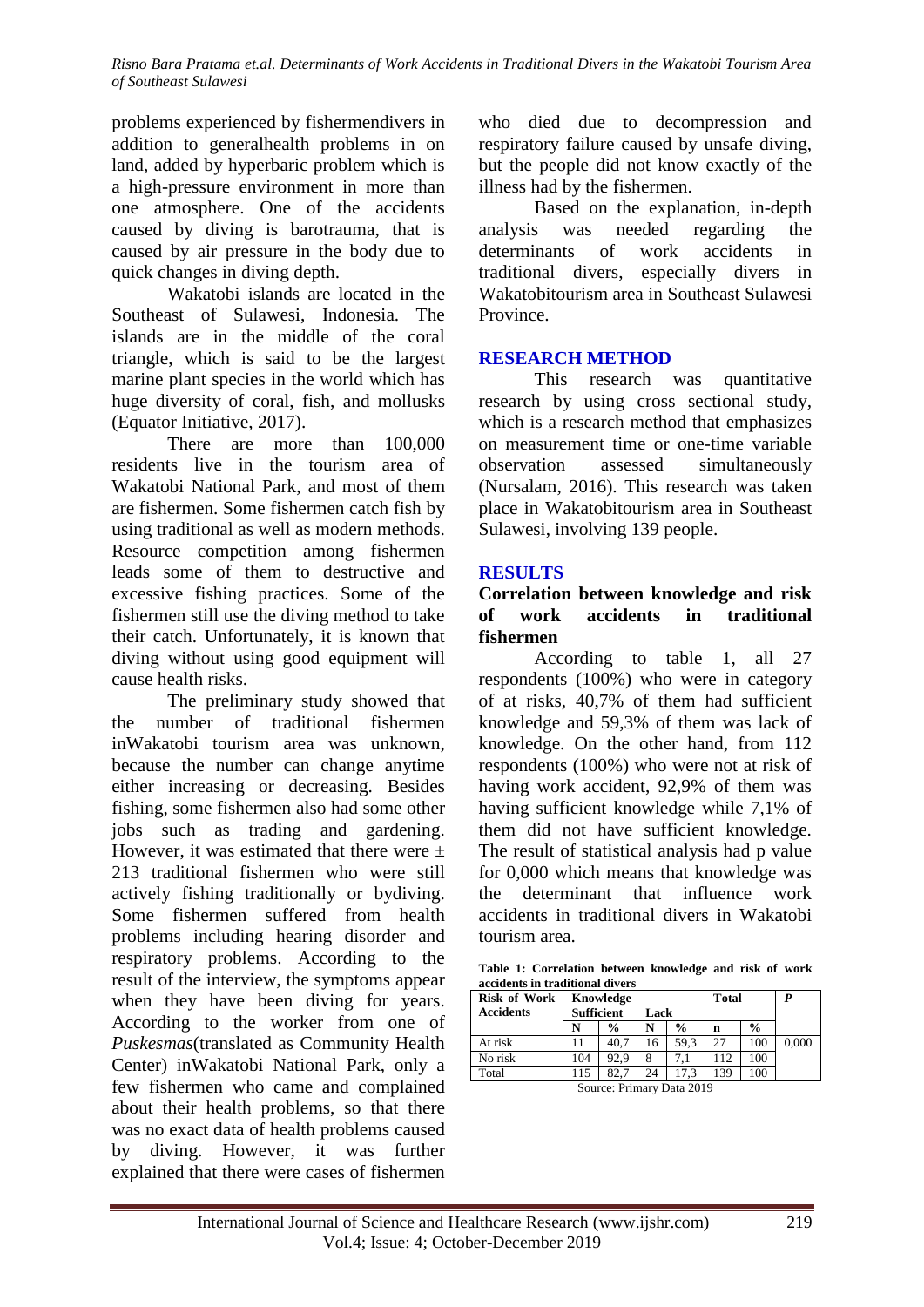#### **Correlation between medical history and the risk of work accidents in traditional fishermen**

**Table 2 : Correlation between medical history and risk of work accidents in traditional divers**

| <b>Risk of Work</b> | <b>Medical History</b> |               |      |               | <b>Total</b> |               | P     |
|---------------------|------------------------|---------------|------|---------------|--------------|---------------|-------|
| <b>Accidents</b>    | Good                   |               | Poor |               |              |               |       |
|                     |                        | $\frac{0}{0}$ |      | $\frac{0}{0}$ | n            | $\frac{6}{9}$ | 0.000 |
| At risk             | 18                     | 66.7          |      | 33.3          |              | 100           |       |
| No risk             | 111                    | 99.1          |      | 0.9           | 112          | 100           |       |
| Total               | 129                    | 92.8          | 10   |               | 139          | 100           |       |

Source: Primary Data 2019

Based on table 2, 27 respondents (100%) who were in category of at risks were divided into 66,7% of them who had good medical history and 33,3% of them who had poor medical history. In contrast, from 112 respondents (100%) who were not at risk of having work accident, 99,1% of them had good medical history and 0,9% of them had poor medical history. The result of statistical analysis had p value for 0,000 which means that medical history was the determinant that influence work accidents in traditional divers in Wakatobi tourism area.

# **Correlation between equipment and the risk of work accidents in traditional fishermen**

Table 3 shows that from all the respondents at risk, all of them did not have equipment. In contrast, from the respondents with no risk, 17,9% of them has complete equipment and 82,1% of them did not have complete equipment. After statistical analysis, the p value was 0,018 which means that equipment was the determinant that influence work accidents in traditional divers in Wakatobi tourism area.

|                                           | Table 3: Correlation between equipment and risk of work accidents in traditional divers |       |  |
|-------------------------------------------|-----------------------------------------------------------------------------------------|-------|--|
| <b>Rick of Work Accidents   Faujoment</b> |                                                                                         | Total |  |

| <b>Risk of Work Accidents</b> |                                         | Equipment     |     | <b>Total</b>  |     |               |       |  |
|-------------------------------|-----------------------------------------|---------------|-----|---------------|-----|---------------|-------|--|
|                               | <b>Complete</b><br><b>Less Complete</b> |               |     |               |     |               |       |  |
|                               | N                                       | $\frac{0}{0}$ |     | $\frac{0}{0}$ | n   | $\frac{0}{0}$ |       |  |
| At risk                       | 0                                       |               | 27  | 100           | 27  | 100           | 0.018 |  |
| No risk                       | 20                                      | 17.9          | 92  | 82.1          | 112 | 100           |       |  |
| Total                         | 20                                      | 14.4          | 119 | 85.6          | 139 | 100           |       |  |
| Source: Primary Data 2019     |                                         |               |     |               |     |               |       |  |

#### **Correlation between frequency of diving and the risk of work accidents in traditional fishermen**

Based on table 4, 29,6% of at risk respondents was frequently dive, and the other 70,4% was rare. In the no risk category, 61,6% of them was frequently dive while 38,4% of them was rare. After the statistical analysis, the p value was 0,003 which means that the frequency of diving became one of the the determinants that influence work accidents in traditional divers in Wakatobi tourism area.

**Table 4: Correlation between frequency of diving and risk of work accidents in traditional divers**

| <b>Risk of Work</b> |    | <b>Frequency of diving</b> |    |               |     | <b>Total</b>  | P     |
|---------------------|----|----------------------------|----|---------------|-----|---------------|-------|
| <b>Accidents</b>    |    | Rarely<br>Frequently       |    |               |     |               |       |
|                     | N  | $\frac{0}{0}$              | N  | $\frac{0}{0}$ | n   | $\frac{0}{0}$ |       |
| At risk             |    | 29.6                       | 19 | 70.4          | 27  | 100           | 0,003 |
| No risk             | 69 | 61,6                       | 43 | 38.4          | 112 | 100           |       |
| Total               | 77 | 55.4                       | 62 | 44.6          | 139 | 100           |       |
|                     |    | Cource: Drimary Data 2010  |    |               |     |               |       |

Source: Primary Data 2019

## **Correlation between duration of diving and the risk of work accidents in traditional fishermen**

In table 5, the category of at risk for work accidents had 18,5% of respondents who had a long duration of diving and the other 81,5% had a short duration of diving. In the other category, 15,2% of them had a long duration of diving and the other 84,8% had a short duration of diving. The statistical value obtained p value for 0,670 hich means that the duration of diving was not the determinants that influence work accidents in traditional divers in Wakatobi tourism area.

**Table 5: Correlation between duration of diving and risk of work accidents in traditional divers**

| <b>Risk of Work</b> |                      | <b>Duration of diving</b> |     | <b>Total</b>  |     | P             |       |
|---------------------|----------------------|---------------------------|-----|---------------|-----|---------------|-------|
| <b>Accidents</b>    | <b>Short</b><br>Long |                           |     |               |     |               |       |
|                     |                      | $\frac{0}{0}$             | N   | $\frac{6}{9}$ | n   | $\frac{0}{0}$ |       |
| At risk             |                      | 18.5                      | 22  | 81.5          | 27  | 100           | 0.670 |
| No risk             | 17                   | 15.2                      | 95  | 84.8          | 112 | 100           |       |
| Total               | 22                   | 15.8                      | 117 | 84.2          | 139 | 100           |       |

Source: Primary Data 2019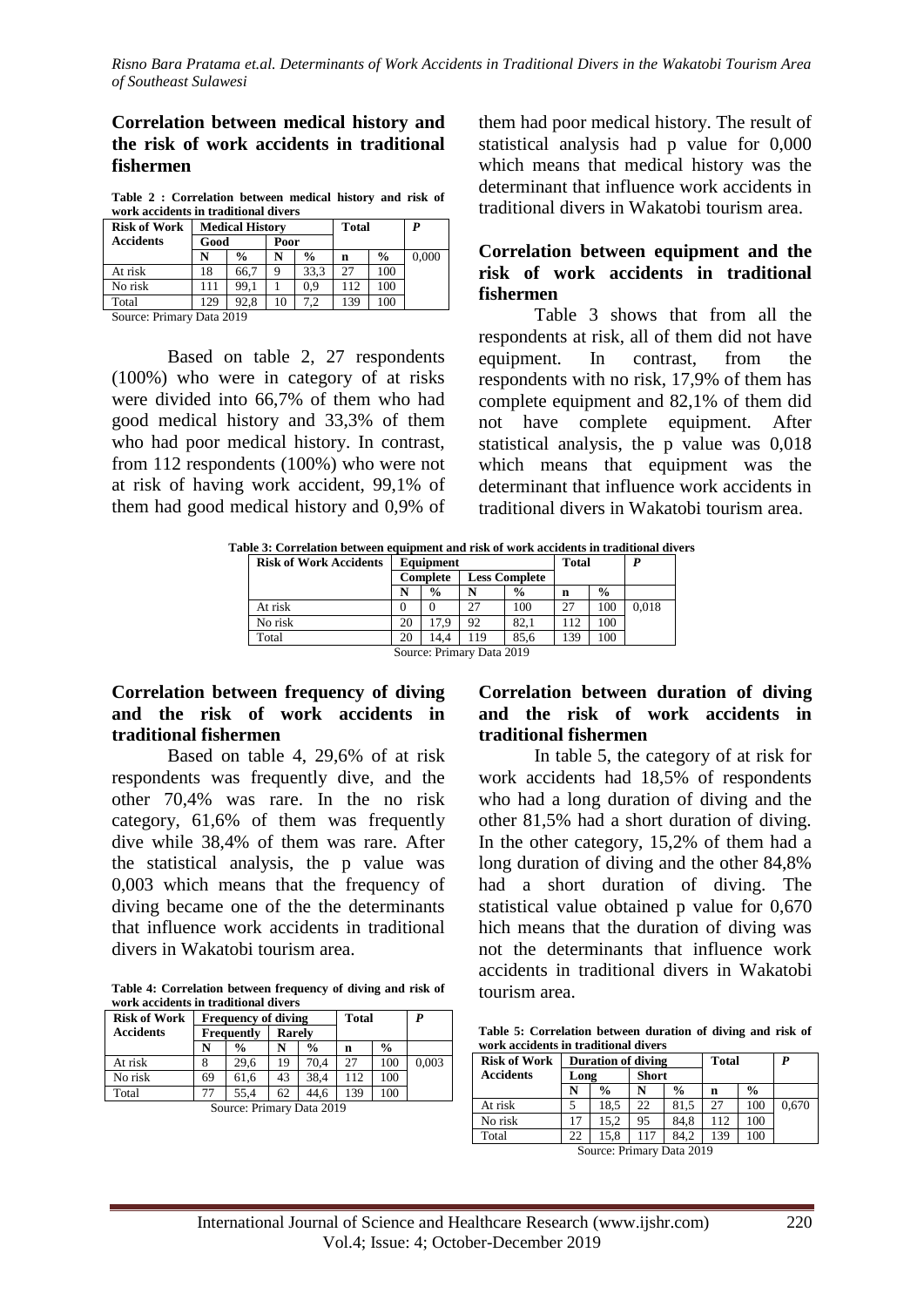## **Correlation between the depth of diving and the risk of work accidents in traditional fishermen**

**Table 6: Correlation between depth of diving and risk of work accidents in traditional divers**

| <b>Risk of Work</b>       | <b>Depth of Diving</b> |                        |     |               | <b>Total</b> |               | P     |  |
|---------------------------|------------------------|------------------------|-----|---------------|--------------|---------------|-------|--|
| <b>Accidents</b>          |                        | <b>Shallow</b><br>Deep |     |               |              |               |       |  |
|                           | N                      | $\frac{0}{0}$          | N   | $\frac{0}{0}$ | n            | $\frac{6}{9}$ |       |  |
| At risk                   | 11                     | 40.7                   | 16  | 59.3          | 27           | 100           | 0,000 |  |
| No risk                   | 12                     | 10.7                   | 100 | 89.3          | 112          | 100           |       |  |
| Total                     | 23                     | 16.5                   | 116 | 83.5          | 139          | 100           |       |  |
| Source: Primary Data 2019 |                        |                        |     |               |              |               |       |  |

According to table 6, all 27 respondents (100%) who were in category of at risks, 40,7% of them dived in depth and 59,3% of them had a shallow dive. On the other hand, from 112 respondents (100%) who were not at risk of having work accident, 10,7% of them dived in depth while 89,3% of them had a shallow dive. The result of statistical analysis had p value for 0,000 which means that depth of dive

was the determinant that influence work accidents in traditional divers in Wakatobi tourism area.

#### **Result of final model of multivariate analysis**

Based on table 7, the final model of multivariate analysis in this study showed that the variable which was most related or influential to the risk of work accidents in traditional divers is knowledge with an Odds Ratio (OR) of 0.012. It means that a traditional diver who had sufficient knowledge would reduce the risk of work accidents by 0.012 times compared to traditional diver who had poor knowledge after being controlled with other determinants such as medical history, equipment, frequency of diving and depth of diving.

| Table 7 : Final model of multivariate analysis $(n = 139)$ |  |
|------------------------------------------------------------|--|
|                                                            |  |

| No.            | <b>Variable</b>      | в      | p value | <b>OR</b> | 95% CI          |  |  |  |  |  |
|----------------|----------------------|--------|---------|-----------|-----------------|--|--|--|--|--|
|                | Knowledge            | 4.455  | 0.000   | 0.012     | $0,002 - 0,074$ |  |  |  |  |  |
| 2              | Medical history      | 4.692  | 0.001   | 0.009     | $0.001 - 0.134$ |  |  |  |  |  |
| 3              | Equipment            | 18,155 | 0.998   | 0,000     | $0,000 - 0,063$ |  |  |  |  |  |
| $\overline{4}$ | Frequency of diving  | 2.070  | 0.019   | 1.126     | $0.022 - 0.716$ |  |  |  |  |  |
|                | Depth of diving      | 1.692  | 0.074   | 5,430     | $0.846 - 4.840$ |  |  |  |  |  |
|                | *Excluded from model |        |         |           |                 |  |  |  |  |  |

#### **DISCUSSION**

**Correlation between knowledge and risk of work accidents in traditional fishermen in Wakatobi Tourism Area in Southeast Sulawesi**

Based on the results of the study, the majority of traditional divers was in the category who had sufficient knowledge for 82.7%, and only a small part in the category of knowledge who had lack of knowledge. Based on the bivariate test results, the p value was 0,000 which was less than 0.05. Thus, it is concluded that knowledge is significantly related to the risk of work accidents in traditional divers in the Wakatobi Tourism Area, Southeast Sulawesi.

Traditional divers' diving knowledge was obtained through the daily experience of traditional fishermen. In addition, traditional divers also often had coaching clinic from government agency to

improve the economic quality of fishermen and also about diving education and fishing. Therefore, the combination of daily experience and diving coaching clinic about diving had an impact on increasing the knowledge of traditional fishermen in order to avoid the risk of work accidents due to diving. This result is in line with the results of the study in which the majority of respondents are well-informed and have less risk of work accidents.

According to Lucrezi, et al. (2018), it is necessary to increase awareness of divers by providing education through active participation in campaigns, training and caching clinics about the risk of accidents when diving. It is further explained that divers with good diving knowledge will avoid the risk of accidents when diving.

Traditional fishermen have a high risk of having an accident at sea. To avoid the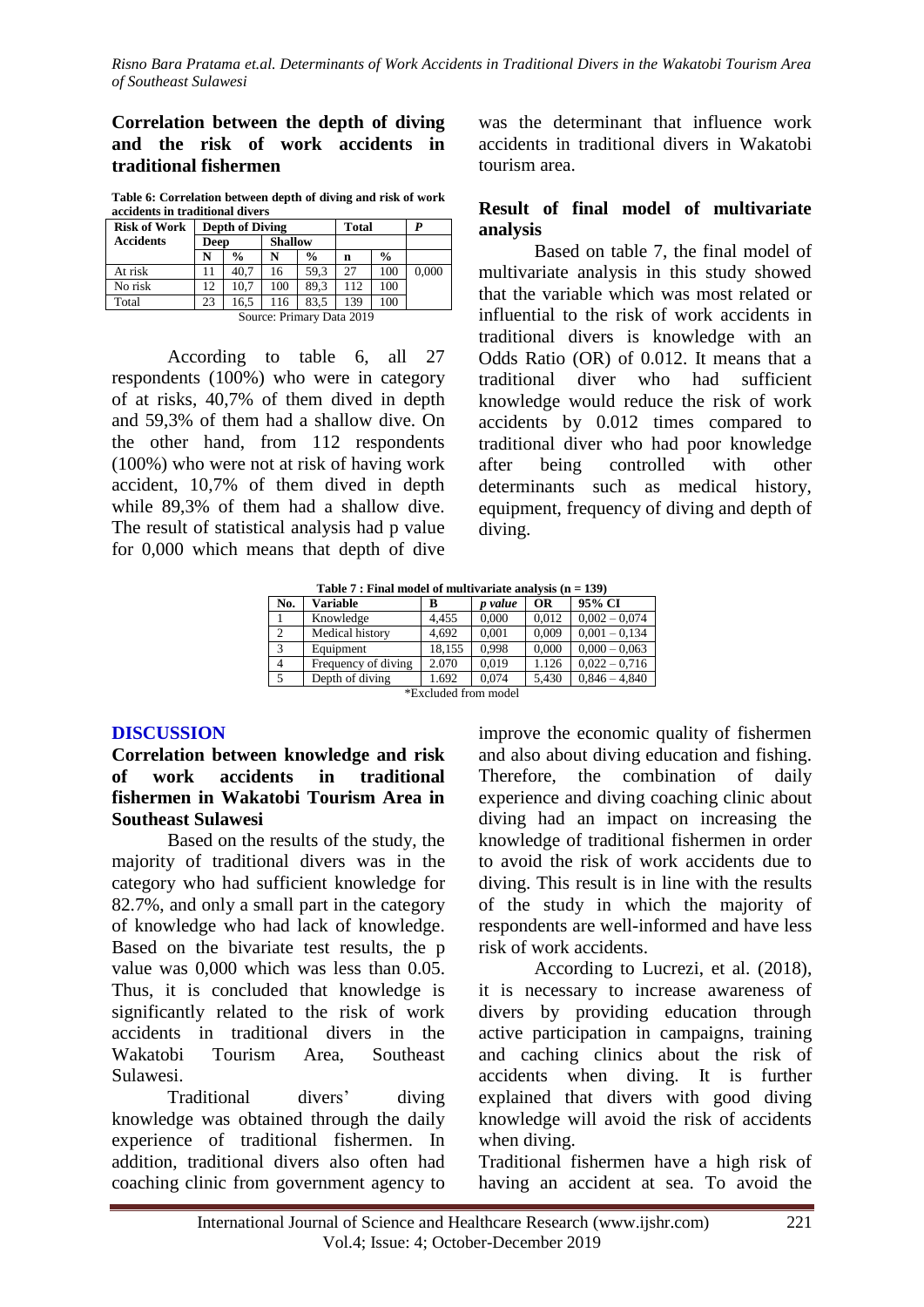danger, one method of prevention is to provide work safety education to traditional fishermen (Widjasena, 2017).

Several researches have shown consistent results, including Gold (2017) who stated that fisherman's knowledge plays an important role in their safety when fishing, especially when diving. Duke, et al. (2016) stated that knowledge is significantly related to accidents in traditional divers.

# **Correlation between medical history and the risk of work accidents in traditional fishermen in Wakatobi Tourism Area in Southeast Sulawesi**

Based on the results of the study, the majority of respondents (92.8%) was in a good medical historyand only a small proportion of respondents (7.2%) who was in the unhealthy category. Based on the bivariate test results, the p value was 0,000 which was less than 0.05. Thus, it was concluded that the medical history was significantly related to the risk of work accidents in traditional divers in the Wakatobi Tourism Area of Southeast Sulawesi.

The medical history of traditional divers was quite good because most of them have not shown any health problems while fishing by using diving techniques. The results also showed that the majority of respondents came from the Bajo (Bajau) tribe, for 81.3%, where according to some documents, the Bajo tribe had special uniqueness in terms of immunity formed from the marine environment so that they rarely suffered from health problems.

This finding is in line with the National Geographic report (2018) which stated thatBajo tribe is one of the world's tribes which rarely encountered health problems. They can dive for 13 minutes at a depth of 200 feet without significant interruption. Further explained that Bajo tribe has a larger and proportional size of the spleen, wherein it is known that the spleen is one of the organs that helps to support the immune system and recycles red blood cells.

According to Mallapiang (2015), health problems in traditional divers generally occur if the divers have a history of certain diseases which can be worsen when diving. Meanwhile, according to Ekawati (2015), the risk of work as a traditional fisherman varies greatly depending on the type of dive carried out and their medical history. However, most health problems come from unsafe safety diving activities.

Several studies have shown consistent results, including Zaheer, et al. (2016) who studied the health problems with long work periods on traditional divers. The results of his study showed that health problems were found in respondents who worked as divers for a long time. Likewise, the study of Cristian, et al. (2012) stated that there is a significant correlation between medical history and hearing loss in traditional divers. It is further explained that although a person has never had a history of a particular disease, by often being exposed to pressure and for a long period of time, the divers may be at risk of getting an occupational accident in the form of a health disorder.

# **Correlation between equipment and the risk of work accidents in traditional fishermen in Wakatobi Tourism Area in Southeast Sulawesi**

The results showed that the majority of traditional diving equipment in the Wakatobi tourism area was incomplete (85.6%) and only a small proportion was in the complete category (14.4%). Based on the bivariate test results, the p value was 0.018 which was less than 0.05. Therefore, it was concluded that the availability of equipment was significantly related to the risk of work accidents in traditional divers in the Wakatobi tourism area of Southeast Sulawesi.

The availability of equipment will support the fishermen to avoid the risk of work accidents as divers. The results showed that most respondents did not have complete diving equipment because complete diving equipment was only used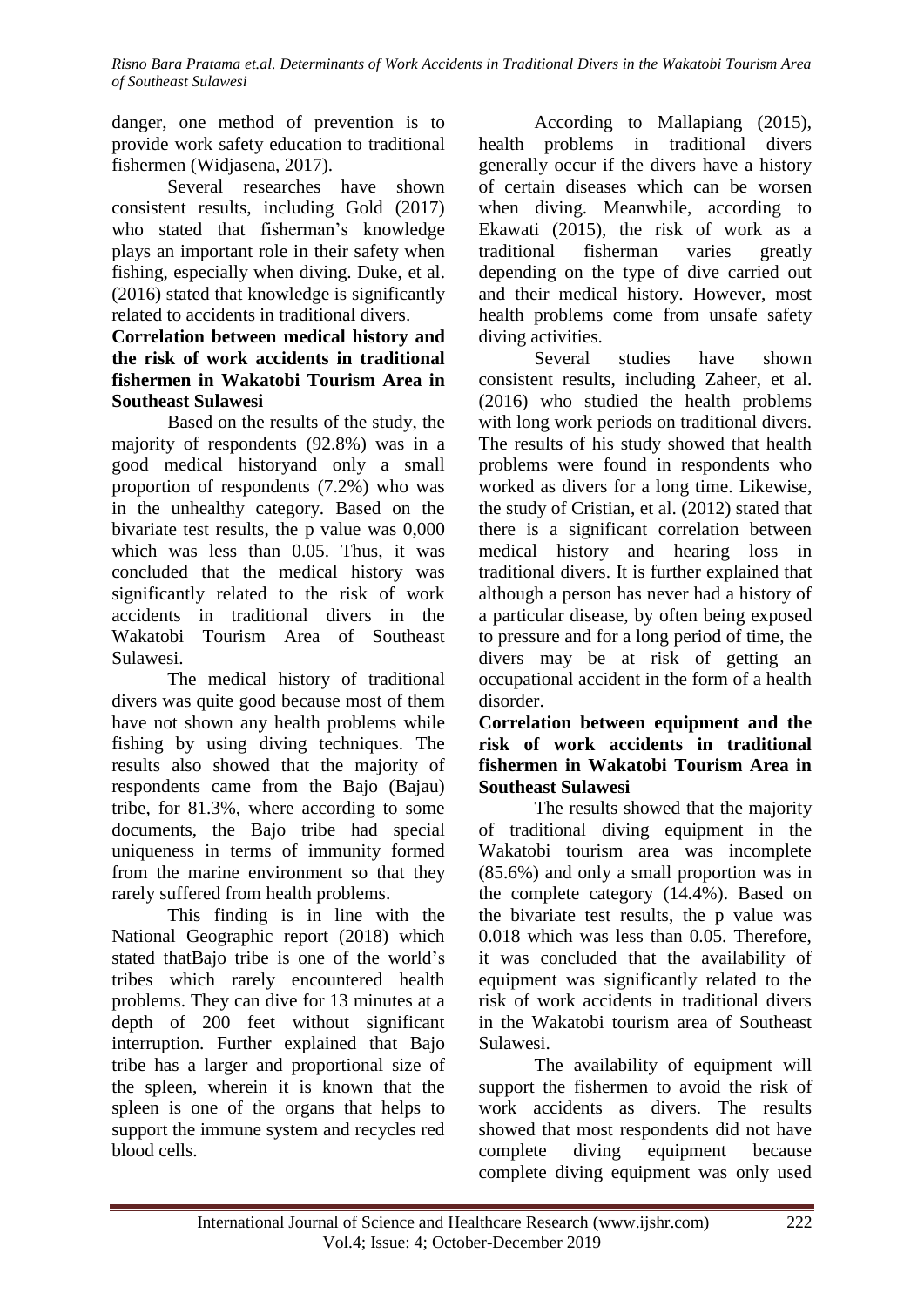for diving activity. They also stated that they were accustomed to use makeshift diving equipment to get marine products.

Besides, most fishermen did not complete their diving equipmentbecause of limited funds. The price of diving equipment is very expensive. Unfortunately, most of the respondents only work as fishermen and did not have any other job besides fishing. Nevertheless, limited equipment was not a significant obstacle to the respondents in getting the risk of work accidents. It can be seen from the results of the study that 66.2% of respondents with incomplete equipmentwas not at risk of having a work accident.

Paskarini, et al. (2010) found that traditional divers usually catch sea products at a depth of more than 20 meters, which become a risk to the safety and health of the divers. This is consistent with the results of this study which found that 19.4% of respondents with incomplete equipment was at risk of work accidents.

It is in line with Massi's study (2015) who stated that safety diving is an absolute requirement for diving workers to avoid work accidents such as decompression. Another study by Kunaefi (2013) explained that equipment is one of the requirements for a diver to avoid the risk of work accidents.

## **Correlation between frequency of diving and the risk of work accidents in traditional fishermen in Wakatobi Tourism Area in Southeast Sulawesi**

Based on the results of the study, 55.4% of respondents was frequently dive and 44.6% of respondents was rarely dive. Based on the bivariate test results, the p value was 0.003 which was less than 0.05. Thus, it was concluded that the frequency of diving was significantly related to the risk of work accidents in traditional divers in the Wakatobi tourism area of Southeast Sulawesi.

High frequency of diving will increase the risk of work accidents if the divers do not pay attention to other things such as equipment and health conditions.

However, a rare frequency of diving may also be at risk of workplace accidents. This is consistent with the findings of the study which found that a person with a high frequency of diving was 5.8%at risk of experiencing workplace accidents, while those with rare frequency of diving was 13.7% at risk of work accidents.

Brunner (2014) stated that a diver who frequently dives will more often experience a repetitive trauma, so the risk is more common in divers with frequent diving. Meanwhile, Cole (2015) stated that the person with low frequency of diving is also at risk of an accident if they does not pay attention to the safety dive factor.

The results of this study are in line with Eckenhoff's (2010) study which stated that most barotrauma is experienced by divers with high diving intensity. Paskarini's research (2010) concluded that the frequency of diving is associated with health problems in some traditional divers.

## **Correlation between duration of diving and the risk of work accidents in traditional fishermen in Wakatobi Tourism Area in Southeast Sulawesi**

Based on the results of the study, the majority of respondents who had long short duration of diving was 84.2%, and minority of respondents in the long duration category that is equal to 15.8%. Based on the bivariate test results, the p value was 0.670 which was less than 0.05. Thus, it was concluded that the duration of the dive was not significantly related to the risk of work accidents in traditional divers in the Wakatobi Tourism Area, Southeast Sulawesi.

The duration of diving is counted started from diving until going back to the surface, before going the next dive. The longer a person stay under the surface, the higher the risk they will have. However, the results of the study showed different result. From a total of 15.8% of respondents with a long duration of diving, only 3.6% who were at risk of having a work accident. According to the researchers, it was because some fishermen who had long duration of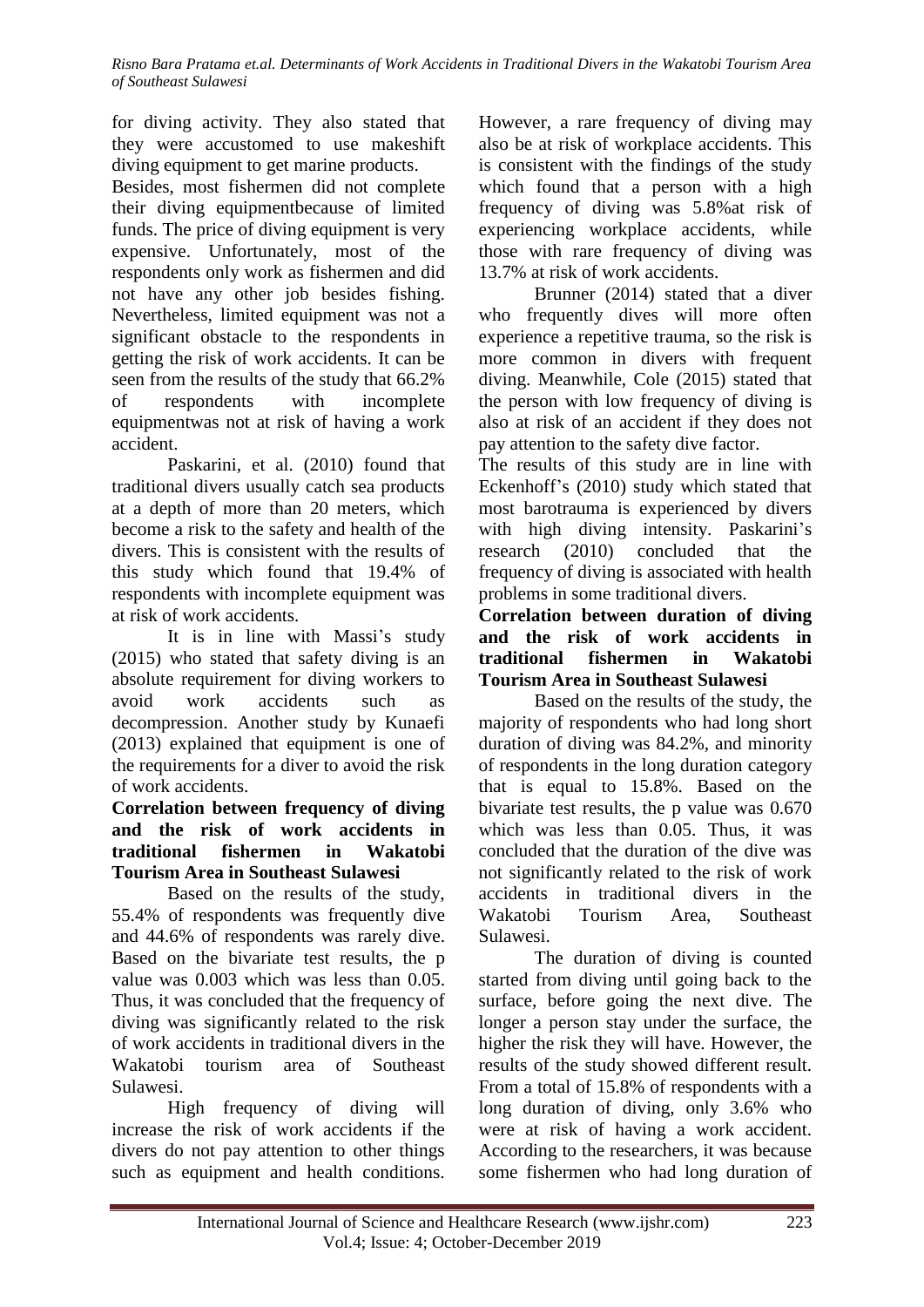diving, they used proper equipment. In contrast, those at high risk of having work accidents were respondents who dived without adequate equipment, so that the results of the study did not show significant results.

Fahlman (2006) stated that the longer a diver stay under sea surface, the higher they will be exposed to the risk.The long dive will affect the absorption and release of gases in the body's tissues and blood, especially nitrogen gas, which changes the composition of the gas which will cause decompression. The length of the diving duration will affect the pressure received by the diver according to its depth.

The results of this study are in line with the study of Marcy (2011) which stated that the duration of diving does not significantly influence the risk of danger and accident in traditional divers. Likewise, Kartono's research (2007) stated that there is no significant relationship between the duration of diving with barotrauma in traditional divers.

## **Correlation between the depth of diving and the risk of work accidents in traditional fishermen in Wakatobi Tourism Area in Southeast Sulawesi**

Based on the results of the study, the majority of respondents for 83.5% had shallow dive and the rest of 16.5% did deep dive. Based on the bivariate test results, the p value of 0,000 was less than 0.05. Therefore, it was concluded that the depth of the dive was significantly related to the risk of work accidents of traditional divers in Wakatobi Tourism Area, Southeast Sulawesi.

According to researcher, the deeper a person dives, the greater the atmospheric pressure which will be received, and with increasing depth of diving the greater the risk of accidents. It was in line with the results of the study where 7.9% of respondents were at risk of work accidents in deep diving categories. However, there was still a possibility for shallow dives to give a risk of accidents to diver. In 83.5% of respondents in the shallow dive category,

there were 11.5% at risk of work accidents, but the potential danger of shallow dives was lighter compared to divers who did deep dives. Therefore, the results of the study showed significant results.

According to Duke (2016), every 10 meter increase in sea depth there is an increase in 1 ATA. Divers who dive with a depth of 30-60 meters, the risk of accident is 0.54%. According to Mitchell (2005), a diver, the deeper the dive will give the greater the atmospheric pressure received. By the increase of depth, the possibility of decompression and barotrauma is higher.

This result is in line with the study of Al Saady (2010) which stated that the duration of the dive and the depth of the dive are related to the risk faced by the traditional divers for a diving accident by 4.122 times. Likewise, Duke' research (2016),stated that the depth of the dive affects the diving accident and increases the high risk of decompression by 14.4 times.

# **CONCLUSION AND SUGGESTION**

According to the results and discussion, the researchers drew several conclusions, among others: from the six variables studied, 5 variables had a significant correlation to the risk of workplace accidents in traditional divers, namely knowledge, medical history, availability of equipment, frequency of diving, and depth of diving. Only the variable of duration of diving which did not show a significant correlation with the risk of work accidents in traditional divers in the Wakatobi Tourism Area, Southeast Sulawesi. There is a need for education from related institutions to the traditional fishermen, with the aim to increase the knowledge and understanding of fishermen to prevent the risk of work accidents when diving. To prevent work accidents in traditional divers, it is necessary to provide coaching clinic or dissemination of information about the determinants of work accidents, as well as proper and safe diving training for traditional fishermen in collaboration with agencies or organizations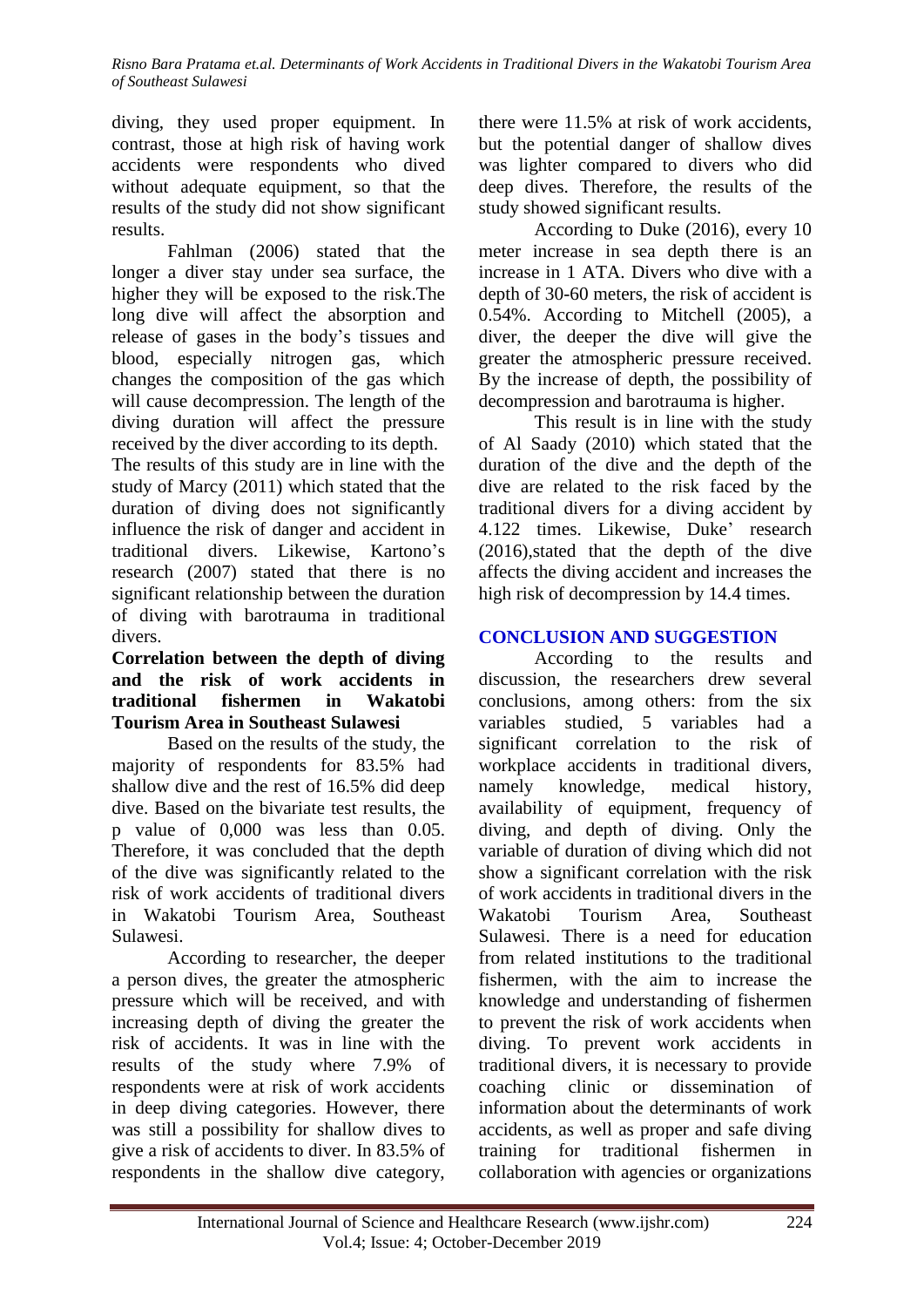which expert in diving field. Periodic medical check-up is needed for fishermen to examine the long-term symptoms they had during the profession as traditional fishermen in order to improve the health of the fishermen. In-depth research is needed to get more significant results especially regarding the determinants of work accidents in traditional divers by using different research methods.

#### **ACKNOWLEDGEMENT**

I thank God the Almighty, because of His will that I can complete my research. This research cannot be completed well without prayers, support and encouragement from many parties who also contributed to this research. I want to deliver my gratitude to my parents whom I love and respect who have never stopped providing help, support, advice and motivation so that I remain strong to complete my study. My gratitude is also delivered to Wakatobi governmentfor providing licenses, facilities and infrastructure during the research process. Last but not least, I want to thank my family, best friends and friends who cannot be mentioned one by one, who have helped me either directly or indirectly, thank you for everything.

#### **REFERENCES**

- 1. Al Saady N & Bennett E. D (2015). *Decelerating Inspiratory Flow Wave Form Improves Lung Mechanics and Gas Exchange in Patients on Intermittent Positive-Pressure Ventilation.* Intensive Care Med ; 11 : 68 – 75
- 2. Bove, A. A. (2013).*Diving Medicine. Pennsylvania: Cardiology Section,* Temple University School of Medicine.
- 3. Brunner FP., Frick PG., &Buhlmann AA.(2014). *Post-Decompression Shock Due to Extravasation of Plasma.* Lancet; 283:1071-73.
- 4. Christian, F., Fahlman, A.D.D., Monroe, N.M. (2012). *Dehydration Effect on The Risk of Severe Decompression Sicness in a Swime Model.*Aviat Space Environ Med.  $77:pp:102-106$ .
- 5. Cole A.G.H., Weller S.F., & Sykes M.K (2015). *Fatal Respiratory Failure During a "Technical" Rebreather Dive at Extreme Pressure*. Aviation, Space, and Environmental Medicine • Vol. 78, No. 2
- 6. Duke, H.I., Widyastuti S.R., &Hadisaputro S. (2016).*PengaruhKedalamanMenyelam, Lama Menyelam, Anemia terhadap KejadianPenyakitDekompresipadaPenyela mTradisional.*JurnalKesehatanMasyarakat Indonesia 12 (2)
- 7. EckenhoffRG.,Olstad CS., &Carrod G. (2010).*Human Dose – Response Relationship for Decompression and Endogenous Bubble Formation.* Journal ApplPhysiol ; 69 : 914 -18
- 8. Ekawati, Tuty. (2015).*AnalisisFaktor Barotrauma Membran Timpani padaNelayan Penyelam Tradisional.* Thesis Program Pascasarjana Universitas Diponegoro.
- 9. Equator Initiative, (2017). *Komunitas Nelayan TomiaIndonesia : Studi Kasusterhadap PengembanganSolusi yang BerkelanjutanuntukMasyarakatAlamdanKet ahananSuatuKomunitas.*13 Maret 2019[.https://www.equatorinitiative.org/wp](https://www.equatorinitiative.org/wp-content/uploads/2017/05/case_1_1360616182.pdf)[content/uploads/2017/05/case\\_1\\_136061618](https://www.equatorinitiative.org/wp-content/uploads/2017/05/case_1_1360616182.pdf) [2.pdf](https://www.equatorinitiative.org/wp-content/uploads/2017/05/case_1_1360616182.pdf)
- 10. Fahlman A, D.D. (2016).*Incident and Risk Factor Decompression Sickness.* DAN: 30 (2).
- 11. Gold, D. (2017).*Indigenous Fisherman Diver .*International Hazard Datasheets on Occupation.
- 12. Irene, Desi (2015). *Fisiologi Penyelaman.*  09 Maret 2019, Retrieved from [https://id.scribd.com/doc/291643197/Fisiolo](https://id.scribd.com/doc/291643197/Fisiologi-penyelaman) [gi-penyelaman](https://id.scribd.com/doc/291643197/Fisiologi-penyelaman)
- 13. Kemal, A. Massi (2005). *Safety Health Environment Analysis for Traditional Divers.* Makalah Falsafah Sains (PPS 702).Institute Pertanian Bogor.
- 14. Kunaefi. (2013). *Study Popullation Attribute pada Lingkungan Penyelam.* Yogyakarta: Universitas Gajah Mada.
- 15. Lucrezi, S., Egi, M.S., Pieri M., Burman, F., Ozyigit, D., Cialoni D., Thomas, G., Marroni, A., & Saayman M. (2018). *Safety Priorities and Underestimations in Recreational Scuba Diving Operations : A European Study Supporting the Implementation of New Risk Management Programmes.* Journal Frontiers in Psychology 9: 383.
- 16. Mallapiang, F., Alam, S., & Rizal, R. (2015). *Faktor-Faktor yang Berhubungan dengan Gangguan Pendengaran pada Penyelam Tradisional.* Public Health Science Journal Vol. 7 No. 2 : 153 – 165.